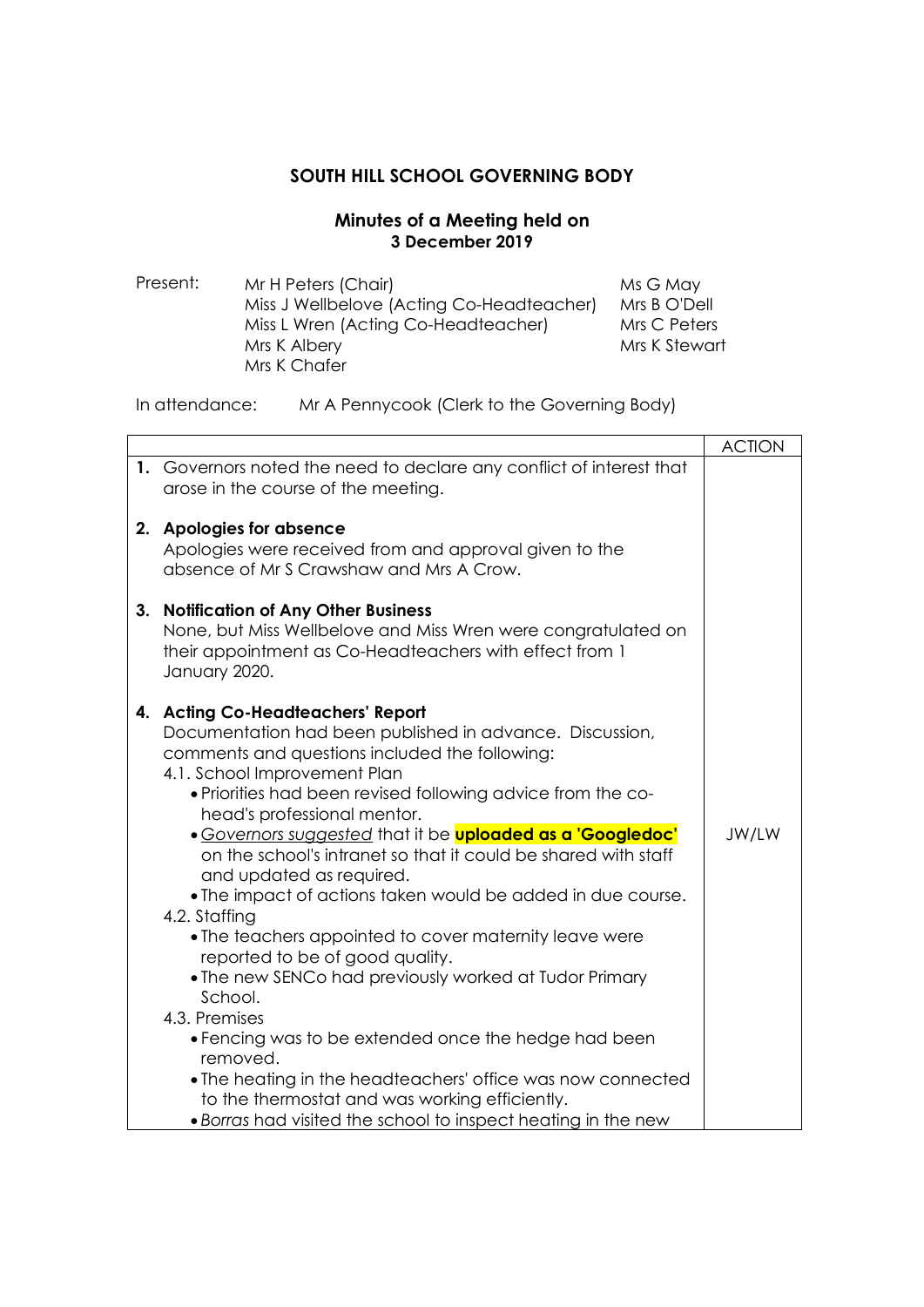| block and had made some adjustments which had                                                                  |           |
|----------------------------------------------------------------------------------------------------------------|-----------|
| improved the temperature in classrooms.                                                                        |           |
|                                                                                                                |           |
| 5. Other Reports                                                                                               |           |
| 5.1. Link Governors                                                                                            |           |
| • Safeguarding: governors were pleased that steps were                                                         |           |
| being taken to improve the quality of records of incidents                                                     |           |
| and concerns. Noting that the school had already<br>subscribed to CPOMS the co-heads were urged to find out    | JW/LW     |
| exactly how the school was benefitting. Because of the                                                         |           |
| importance of the issue additional funding would be made                                                       |           |
| available if necessary.                                                                                        |           |
| . Katie Stewart was to produce an overview for each link                                                       | KS        |
| governor of their role and the priorities for the year.                                                        |           |
| . It was agreed that a <b>'Governor Focus' week should be</b>                                                  | JW/LW/    |
| <b>arranged</b> in which governors would visit the relevant member                                             | <b>HP</b> |
| of staff. It was further suggested that governors should                                                       |           |
| undertake two visits a year, and that consideration be given                                                   |           |
| to adapt the schedule of governing body meeting agendas                                                        | HP/AP     |
| accordingly.                                                                                                   |           |
| 5.2. HIP Autumn Term Visit:                                                                                    |           |
| • The co-heads reported that the school had set the agenda                                                     |           |
| for the visit which had been extremely valuable.<br>• Governors noted the emphasis on improving the quality of |           |
| reading and that staff had been asked how they were going                                                      |           |
| to change their practice to meet the needs of their class.                                                     |           |
| They were also asked to keep a log in school especially for                                                    |           |
| children who left their reading record at home.                                                                |           |
| . In response to governors' questions about what steps the                                                     |           |
| school was taking to improve engagement with parents the                                                       |           |
| co-heads replied that EYFS were holding sessions where                                                         |           |
| parents came into school to read with their children, and Dr                                                   |           |
| Kathy Weston would be working on the topic with staff at a                                                     |           |
| future INSET.                                                                                                  |           |
| · Governors made a number of suggestions, including asking                                                     |           |
| children to bring in their favourite book (as a 'home learning'                                                |           |
| activity).                                                                                                     |           |
| • The 'agreed actions' were noted.                                                                             |           |
| 5.3. Website Compliance                                                                                        |           |
| • A checklist showing which items needed to be added or                                                        | JW/LW     |
| updated had been published in advance. <b>The co-heads</b><br>would take action to rectify as appropriate.     |           |
| • More generally, governors suggested that the website as a                                                    |           |
| whole could 'do with a revamp'. Katie Stewart undertook to                                                     | KS        |
| investigate if someone was willing to improve and update it.                                                   |           |
| 5.4. Pay Committee                                                                                             |           |
| . The report on staff pay progression was noted.                                                               |           |